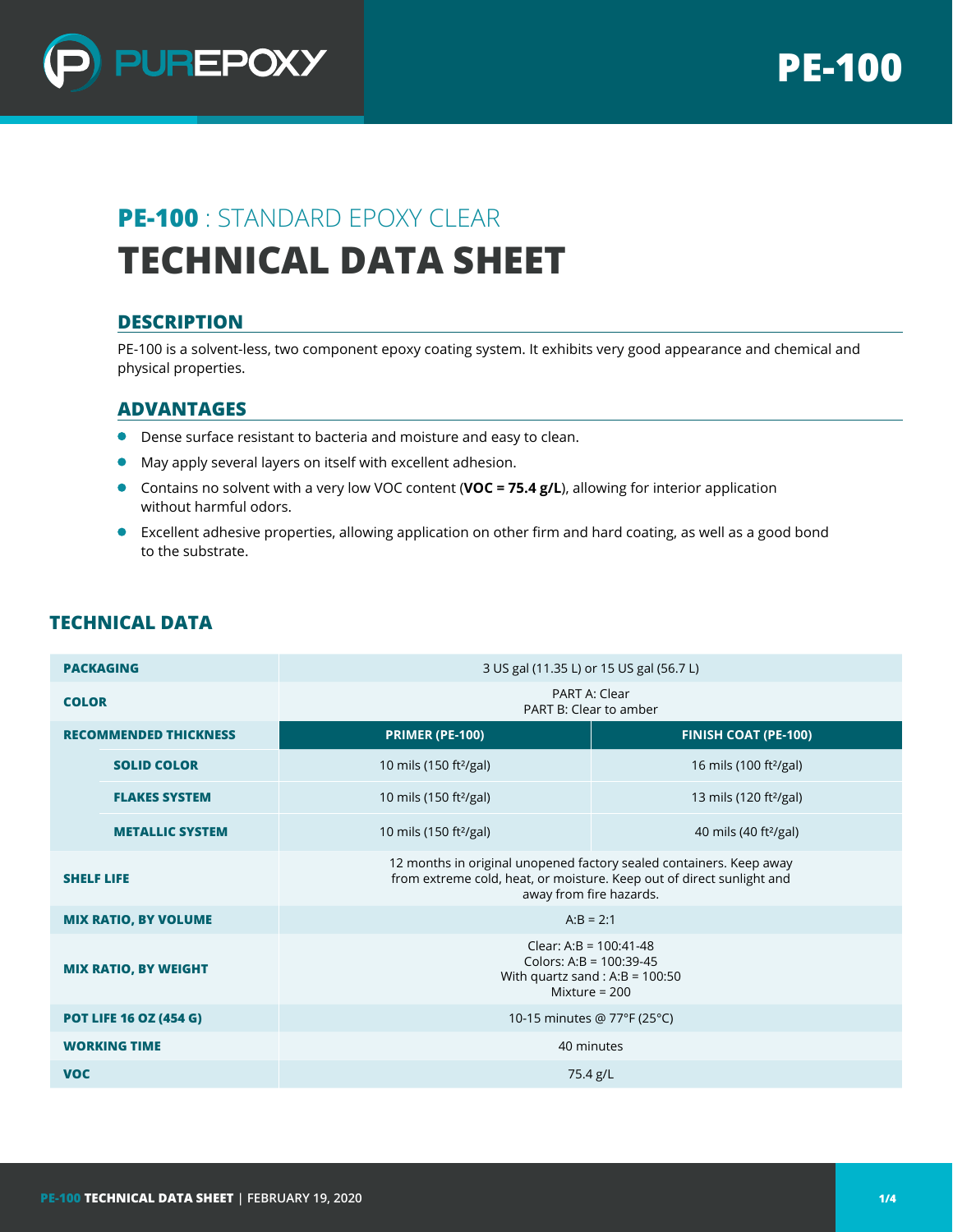# **PROPERTIES @ 73°F (23°C) AND 50% R.H.**

| <b>SOLIDS CONTENT, BY VOLUME</b>     |                                                        | 100%                                   |          |                               |                                |                          |                            |  |
|--------------------------------------|--------------------------------------------------------|----------------------------------------|----------|-------------------------------|--------------------------------|--------------------------|----------------------------|--|
| <b>SOLIDS CONTENT, BY WEIGHT</b>     |                                                        | 100%                                   |          |                               |                                |                          |                            |  |
| <b>DENSITY (KG/L)</b>                |                                                        | <b>PARTA</b>                           |          |                               | <b>PART B</b>                  |                          | <b>MIX</b>                 |  |
|                                      | <b>CLEAR</b>                                           | $1.05 - 1.10$                          |          | $0.9 - 1.0$                   |                                |                          |                            |  |
|                                      | <b>COLOURS</b>                                         | $1.10 - 1.15$                          |          | $0.9 - 1.0$                   |                                | $\overline{\phantom{a}}$ |                            |  |
| <b>THINNER RECOMMENDED</b>           |                                                        | Xylene                                 |          |                               |                                |                          |                            |  |
| <b>WAITING TIME/ OVERCOATABILITY</b> |                                                        | <b>SUBSTRATE</b><br><b>TEMPERATURE</b> |          | <b>MINIMUM</b>                |                                | <b>MAXIMUM</b>           |                            |  |
|                                      | <b>BEFORE APPLYING</b><br><b>PE-100 OVER PRIMER</b>    | $> 50^{\circ}$ F (10°C)                |          | 24 hours                      |                                |                          | 3 days                     |  |
|                                      |                                                        | $>68^{\circ}F(20^{\circ}C)$            |          | 12 hours                      |                                | 2 days                   |                            |  |
|                                      |                                                        | $>86^{\circ}F(30^{\circ}C)$            |          | 6 hours                       |                                | 1 day                    |                            |  |
|                                      | <b>BEFORE APPLYING</b><br><b>SECOND COAT OF PE-100</b> | $> 50^{\circ}$ F (10°C)                | 30 hours |                               |                                | 3 days                   |                            |  |
|                                      |                                                        | $>68^{\circ}F(20^{\circ}C)$            | 24 hours |                               |                                | 2 days                   |                            |  |
|                                      |                                                        | $>86^{\circ}F(30^{\circ}C)$            |          | 16 hours                      |                                | 1 day                    |                            |  |
| <b>CURING DETAILS</b>                |                                                        | <b>SUBSTRATE</b><br><b>TEMPERATURE</b> |          | <b>FOOT</b><br><b>TRAFFIC</b> | <b>LIGHT</b><br><b>TRAFFIC</b> |                          | <b>FULL</b><br><b>CURE</b> |  |
|                                      |                                                        | $> 50^{\circ}F(10^{\circ}C)$           |          | 30 hours                      | 5 days                         |                          | 10 days                    |  |
|                                      |                                                        | $>68^{\circ}F(20^{\circ}C)$            |          | 24 hours                      | 3 days                         |                          | 7 days                     |  |
|                                      |                                                        | $>86^{\circ}F(30^{\circ}C)$            |          | 16 hours                      | 2 days                         |                          | 5 days                     |  |
| <b>SERVICE TEMPERATURE</b>           |                                                        | -4°F to 122°F (-20°C to 50°C)          |          |                               |                                |                          |                            |  |

\* Times are approximate and will be affected by changing ambient conditions, especially changes in temperature and relative humidity.

| <b>BOND RESISTANCE (PSI), ASTM D4541</b>                                | > 300 (substrate ruptures)                                      |               |            |  |  |
|-------------------------------------------------------------------------|-----------------------------------------------------------------|---------------|------------|--|--|
| <b>PERMEABILITY (%), ASTM D570</b>                                      | 0.3%                                                            |               |            |  |  |
| <b>HARDNESS (SHORE D), ASTM D2240</b>                                   | 85-90                                                           |               |            |  |  |
| <b>ABRASIVE RESISTANCE, ASTM D4060</b><br>(CS17 / 1000 CYCLES / 1000 G) | 0.10 g                                                          |               |            |  |  |
| VISCOSITY @ 77°F (25°C)                                                 | <b>PARTA</b>                                                    | <b>PART B</b> | <b>MIX</b> |  |  |
| <b>CLEAR</b>                                                            | 1200-1400                                                       | 150-350       | 600-800    |  |  |
| <b>COLOURS</b>                                                          | 1400-1600                                                       | 150-350       | 1200-1400  |  |  |
| <b>TENSILE STRENGTH (PSI), ASTM D638</b>                                | 5500                                                            |               |            |  |  |
| <b>COMPRESSIVE STRENGTH (PSI),</b><br><b>ASTM D695</b>                  | 14000                                                           |               |            |  |  |
| <b>FLAMMABILITY</b>                                                     | Class I (Not considered Flammable, Flash Point > 199.4°F (93°C) |               |            |  |  |
| <b>ELONGATION (%), ASTM D638</b>                                        | 6.7                                                             |               |            |  |  |
| <b>RESISTANCE TO MOLD GROWTH,</b><br><b>ASTM D3273</b>                  | Rated 10 (highest resistance)                                   |               |            |  |  |
| <b>RESISTANCE TO FUNGI GROWTH,</b><br><b>ASTM G21</b>                   | Rated 0 (no growth)                                             |               |            |  |  |

\* The indicated mileage is calculated for flat surfaces. A porous or imperfect surface will require more material in order to cover the same mileage. \*

 $\left( \mathbf{p}\right)$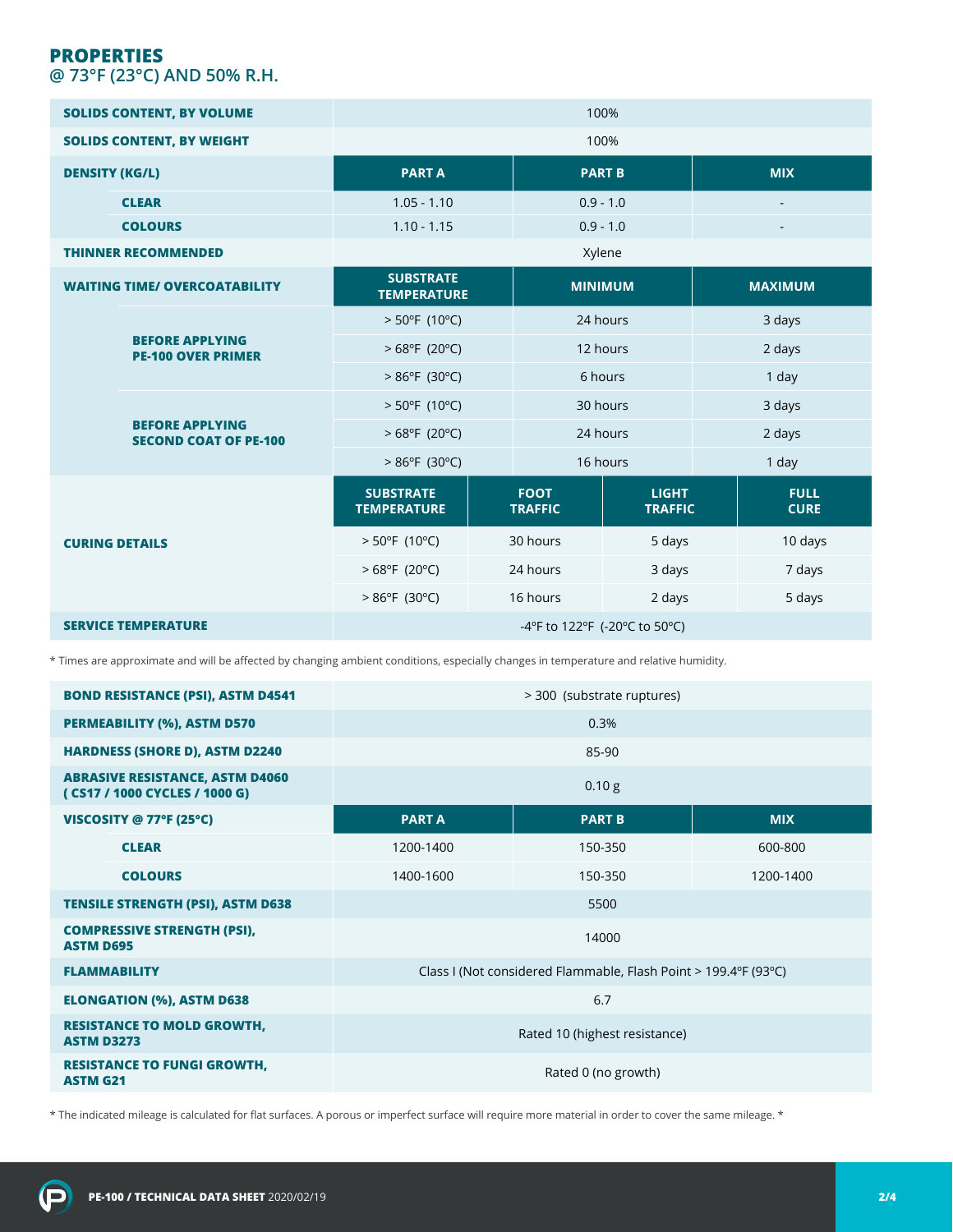#### **Old concrete**

Concrete surface must be cleaned. BLASTRAC, sand blasting, diamond grinder w/30 grit or coarse, or water blasting is highly recommended to remove surface contaminates. Any oils and fats must be removed prior to product application. Acid etching may be required (followed by a thorough rinsing) to open the pores of the concrete to accept a primer. Do not apply to wet substrates. Chloride, moisture, and pH levels should be checked prior to application. In almost every application a primer is recommended prior to use of PE-100.

#### **New concrete**

The concrete should be allowed to cure for a minimum of 30 days. Compression resistance of concrete must be at least 25 MPa (3625 lb/inch<sup>2</sup>) after 28 days and traction resistance must be at least 1,5 MPa (218 lb/in<sup>2</sup>). BLASTRAC, sand blasting, diamond grinder w/30 grit or coarser or acid etching (followed by a thorough rinsing) is required to remove the surface laitance that appeared during the curing process. A primer should be used to reduce out-gassing and promote adhesion.

#### **MIXING**

Materials should be pre-conditioned to a minimum of 50°F (10°C) prior to use. Thoroughly mix each component separately. Pour component B into component A using the proper mixing ratio of 2A:1B by volume. Mix both components for at least 1 minute using a drill at low revolution (300 to 450 rpm) to reduce trapping of air. While mixing, scrape bottom and walls of container at least once to ensure a homogeneous mix. Only prepare quantity that may be applied during pot life of mixture.

#### **APPLICATION**

Apply mixed product on the prepared surface tightly (thin film) using a rubber rake and pass a roller to obtain a uniform coating. Avoid creating puddles.

#### **CLEANING**

Clean all tools and materials with the cleaner/thinner for epoxies. Wash hands and skin carefully with warm soapy water. Once product has hardened, it may only be removed through mechanical means.

## **RESTRICTIONS**

- Minimum/Maximum temperature of substrate: 50°F / 86°F (10°C / 30°C)
- Maximum relative humidity during application and curing: 85 %
- Substrate temperature must be 5.5°F (3°C) above dew point measured
- $\bullet$  Humidity content of substrate must be  $\leq$  4 % when coating is applied
- Do not apply on porous surfaces where a transfer of humidity may occur during application
- Avoid exterior use on substrates at ground level
- **Protect from humidity, condensation and contact with water during the 24 hour initial curing period**
- Surface may discolor in areas exposed to regular ultraviolet light

#### **HEALTH AND SAFETY**

In case of skin contact, wash with water and soap. In case of eye contact, immediately rinse with water for at least 15 minutes. Consult with a doctor. For respiratory problems, transport victim to fresh air. Remove contaminated clothes and clean before reuse.

Components A and B contain toxic ingredients. Prolonged contact of this product with the skin is susceptible to provoke an irritation. Avoid eye contact. Contact with may cause serious burns. Avoid breathing vapors release from this product. This product is a strong sensitizer. Wear safety glasses and chemical resistant gloves. A breathing apparatus filtering organic vapors approved by the NIOSH/MSHA is recommended. Predict suitable ventilation.

\**Consult the material safety data sheet for further information.*\*